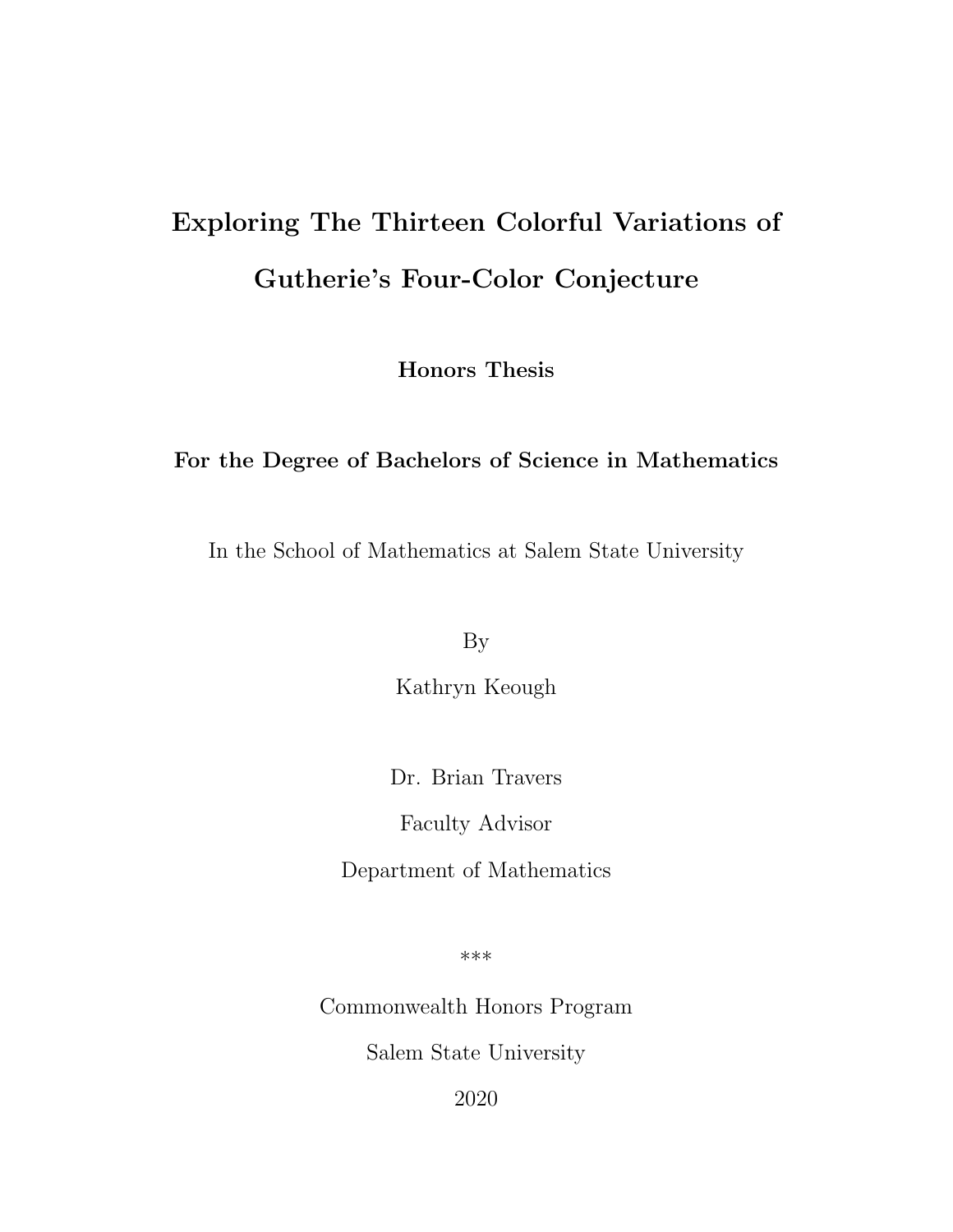## Abstract

Coloring is an important part of graph theory. Historically, it was thought that only four colors could be the minimal number of colors. This paper discusses The Four Color theorem and how the Four Color Theorem is applied graphs. This paper gives an overview of several different definitions involved with graphs and shows how to create a dual graph. This paper also discusses how a graph of 12 regions has at least one region bounded by less than five edges. This paper includes several figures which include graphs, dual graphs, and different colorings. This paper also provides a proof which shows mathematically why a graph of 12 regions has at least one region bounded by less than five edges.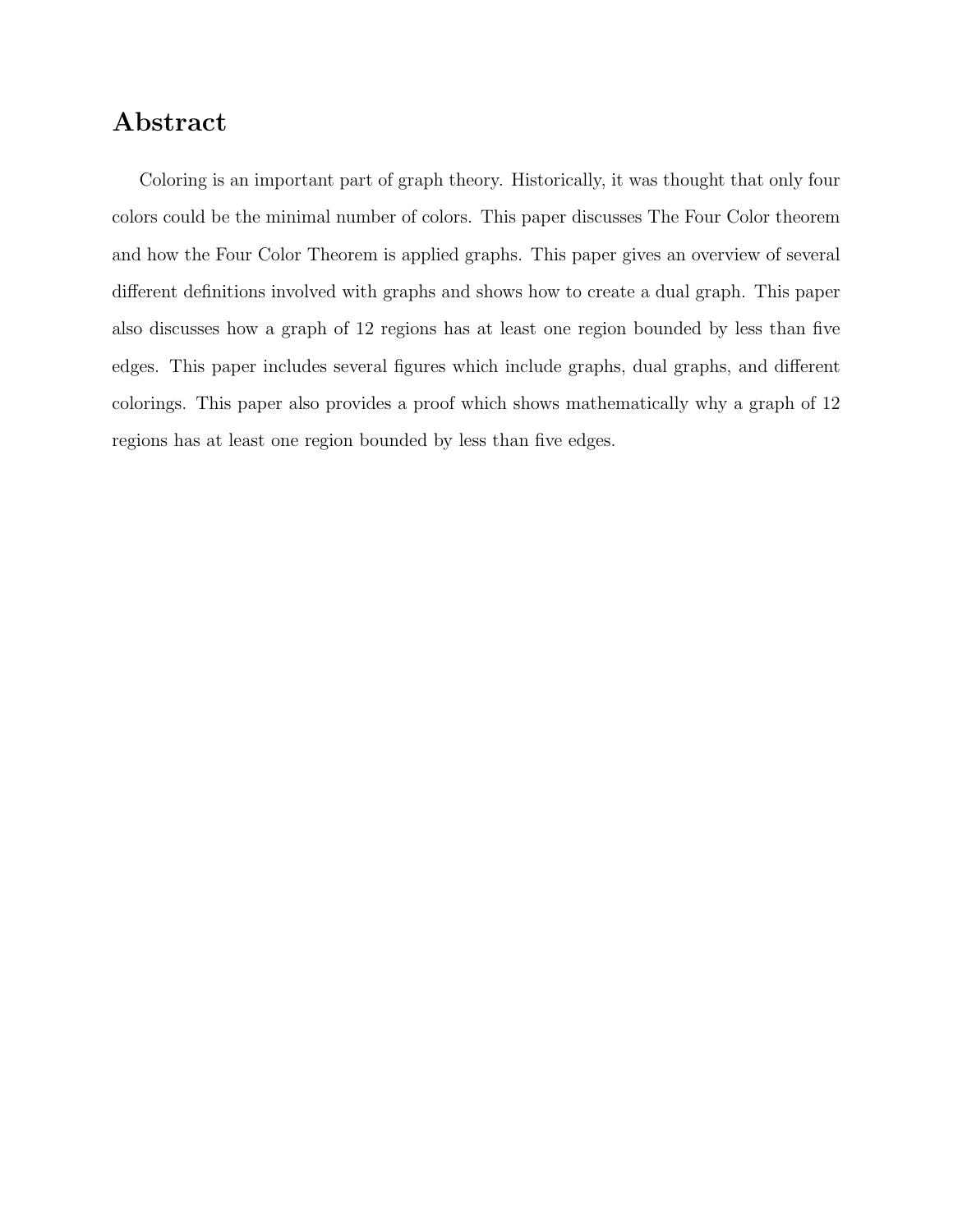## Table of Contents

## Contents

| 1 Introduction            | iv   |
|---------------------------|------|
| <b>Four Color Theorem</b> | iv   |
| 2.1                       |      |
| 2.2                       |      |
| 2.3                       |      |
| 3 12 Regions              | viii |
| 3.1                       |      |
| $3.2\,$                   |      |
| 3.3                       |      |
| 4 Conclusion              | xiii |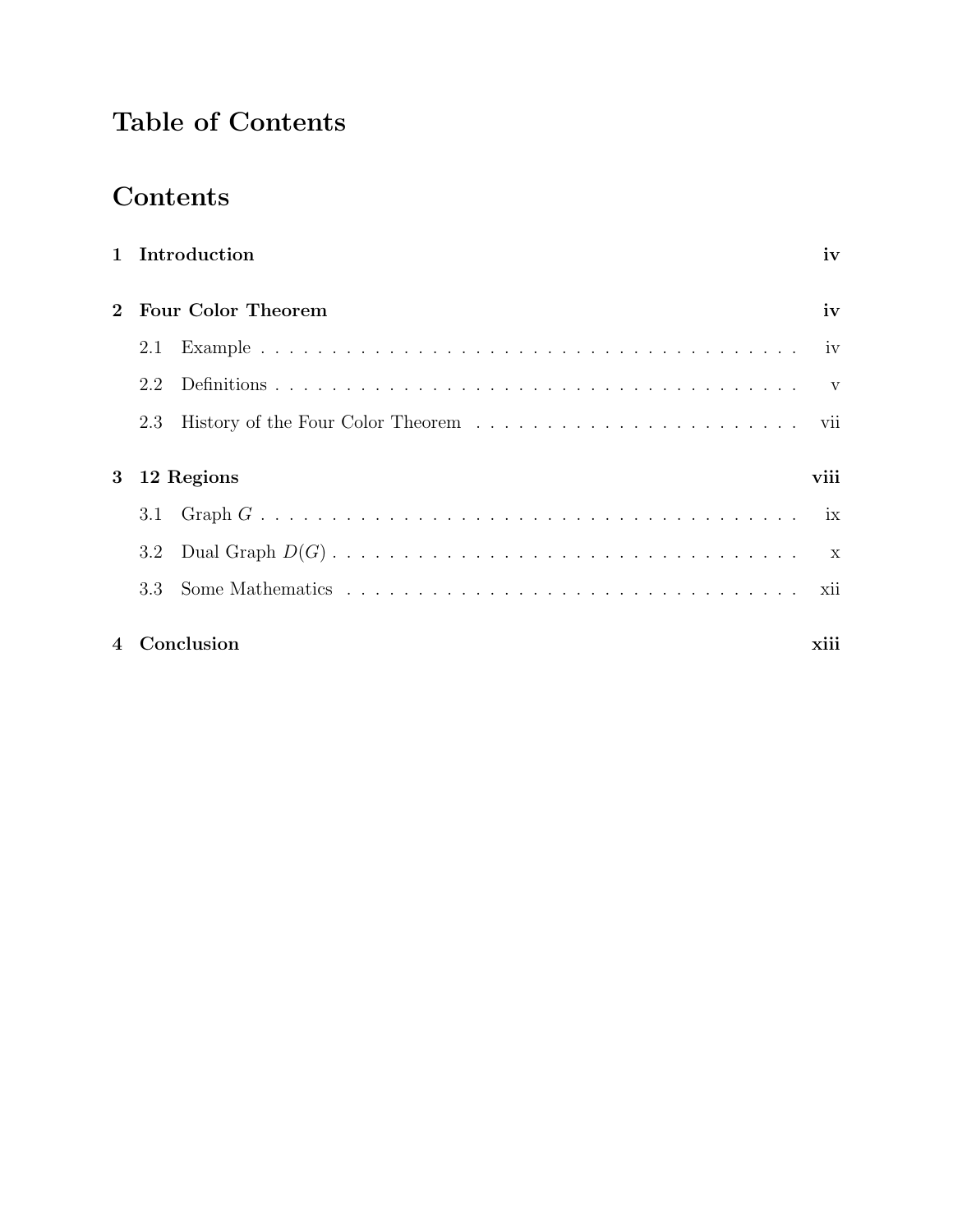# Figures

# List of Figures

| $\mathbf{1}$   |                                                                                                               |              |
|----------------|---------------------------------------------------------------------------------------------------------------|--------------|
| $\overline{2}$ | Colored Map $\dots \dots \dots \dots \dots \dots \dots \dots \dots \dots \dots \dots \dots \dots \dots \dots$ |              |
| 3              | Simple Graph $\ldots \ldots \ldots \ldots \ldots \ldots \ldots \ldots \ldots \ldots \ldots \ldots$            |              |
| $\overline{4}$ |                                                                                                               | vi           |
| 5              |                                                                                                               |              |
| 6              |                                                                                                               | vii          |
| $7\phantom{.}$ |                                                                                                               |              |
| 8              |                                                                                                               |              |
| 9              |                                                                                                               | $\mathbf{x}$ |
| 10             |                                                                                                               | xi           |
| 11             |                                                                                                               |              |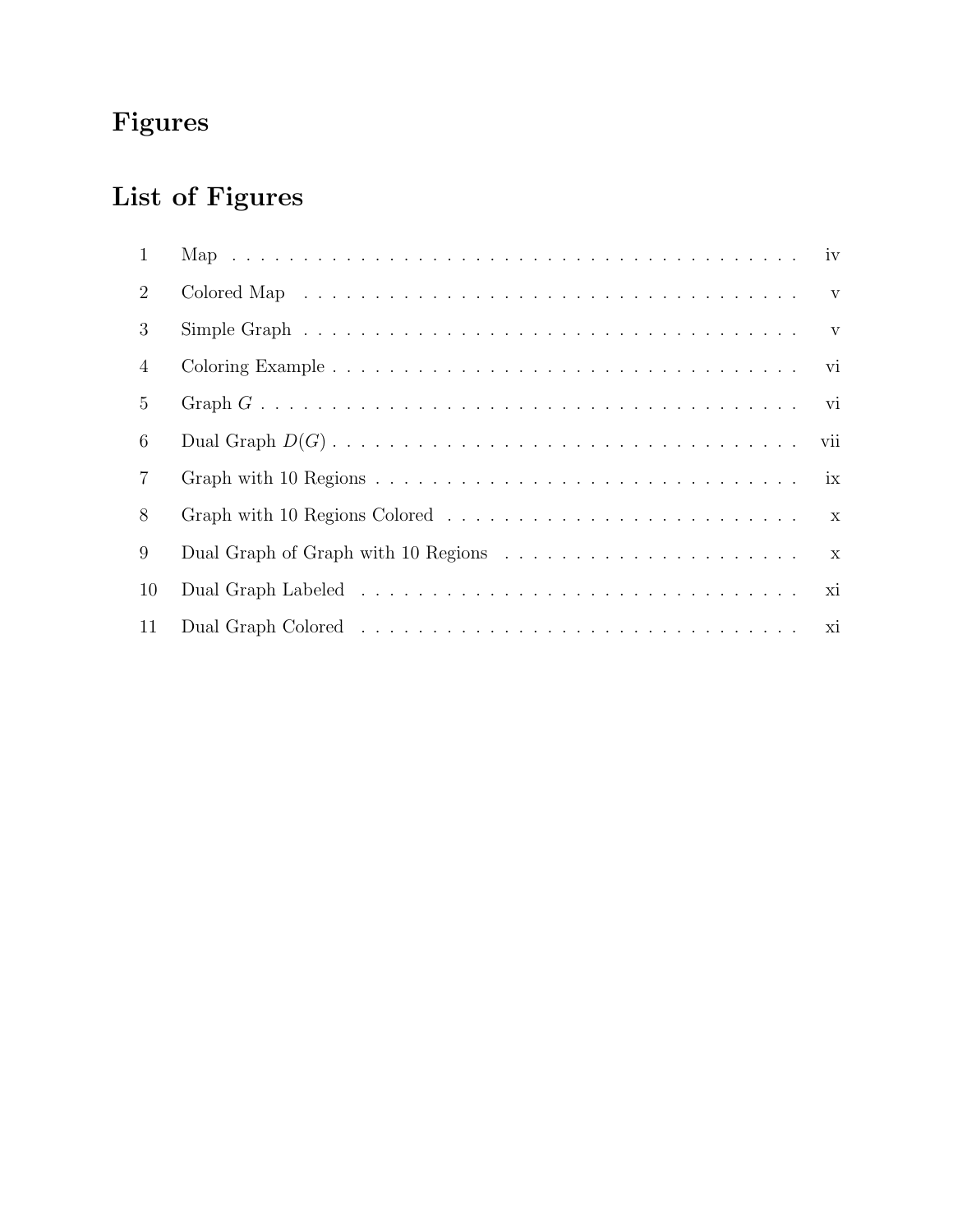## 1 Introduction

Coloring is an important graph theory topic. When discussing coloring in a graph theory class, it starts with coloring a map. When thinking about coloring a map, it is interesting to notice that while many different colors can be used, but also there is the possibility of even fewer colors being needed. Historically, it was thought to be four colors. This idea of only needing four colors to color any map is incredibly hard to prove. This paper will be sharing some of the mathematics that are involved with coloring graphs.

## 2 Four Color Theorem

The Four Color Theorem is any given separation of a plane into adjacent regions, producing a map, which require no more than four colors to color the regions such that no two adjacent regions are the same color.

#### 2.1 Example



Figure 1: Map

This is an image of an uncolored map with five different regions. These regions include the surrounding area of the map.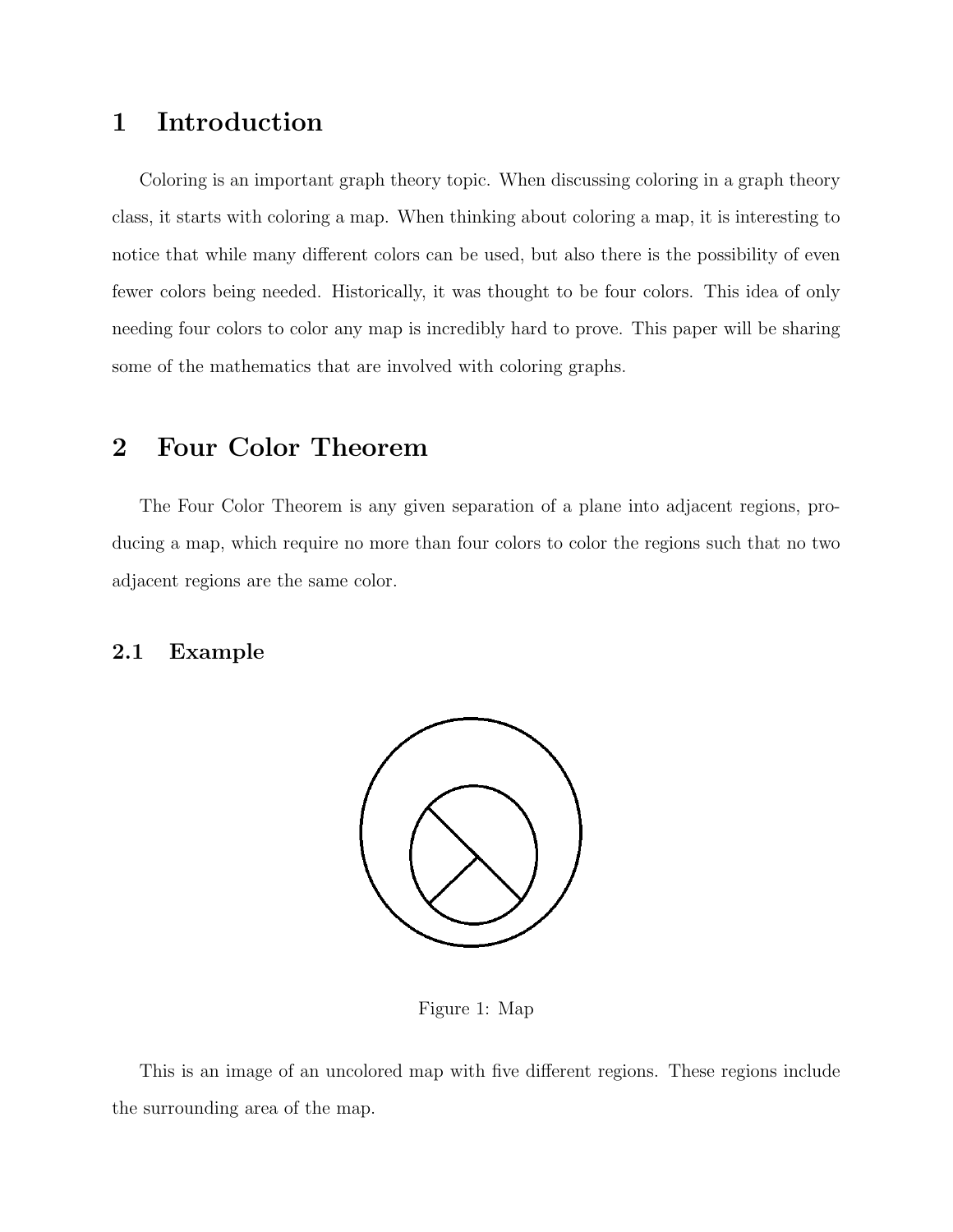

Figure 2: Colored Map

This is an image of the same map, but colored with only four colors. No two adjacent regions are the same color meaning the blue region is not touching the other blue region.

#### 2.2 Definitions

**Definition 2.1.** A graph is a pair of  $(V, E)$  where V is a finite nonempty set called the set of vertices, E is a finite set called the set of edges. Two vertices connected by an edge are called adjacent. The degree of a vertex is the number of edges connected to the vertex.



Figure 3: Simple Graph

This is a graph, G. Our V is  $V = (v1, v2, v3, v4)$ . Our E is  $E = (e1, e2, e3, e4)$ . The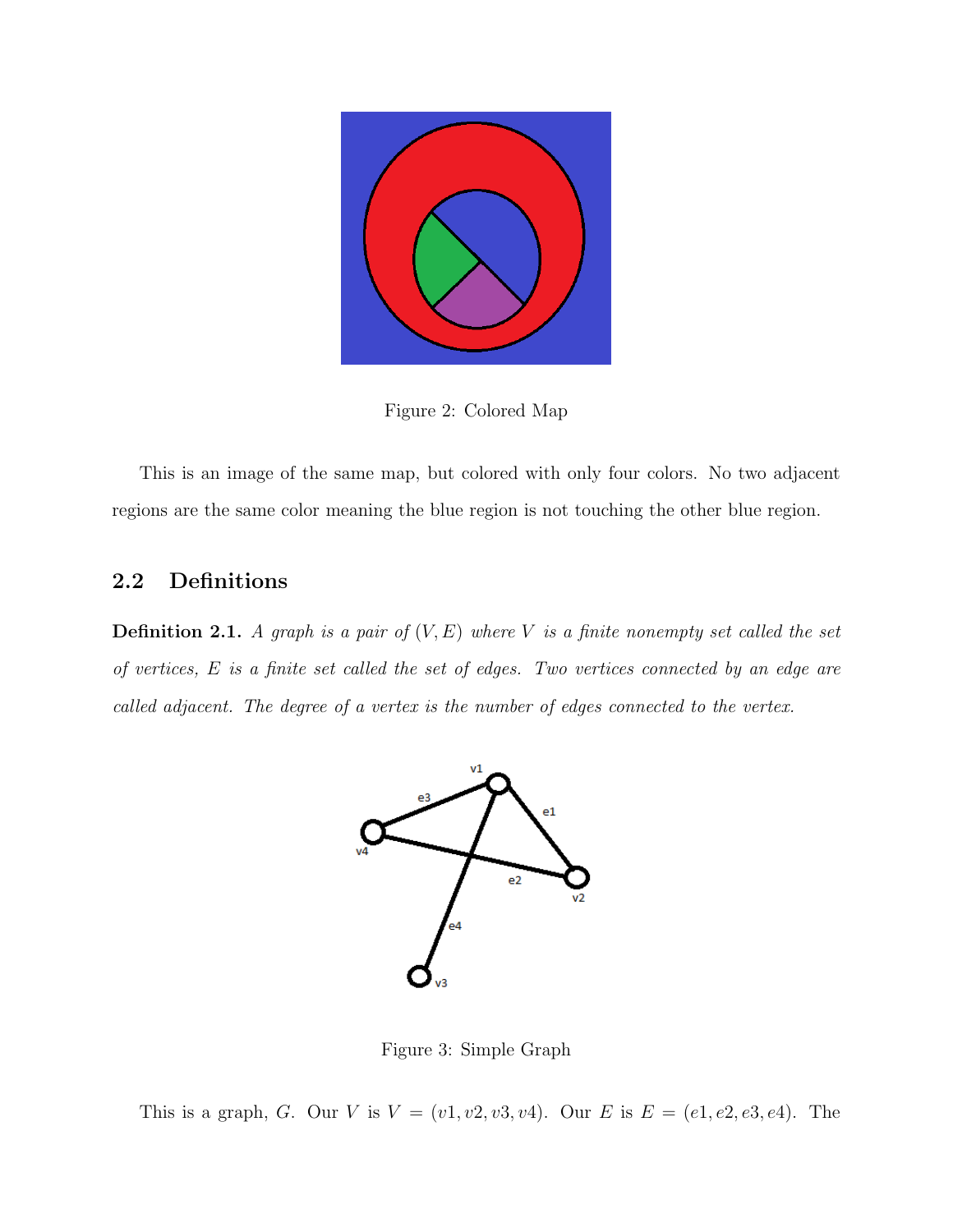vertex, v1, has a degree of 3.

**Definition 2.2.** A graph is planar if it can be embedded in a plane such that no two edges meet except at a vertex.

Definition 2.3. A map M consists of a planar graph G with an embedding of G in the plane.

Definition 2.4. A proper coloring is an assignment of colors to the regions of a graph such that no two adjacent regions are the same color.



Figure 4: Coloring Example

This is a proper coloring of a graph, G, with our regions being our vertices.

**Definition 2.5.** A dual graph, denoted as  $D(G)$ , of a graph G is a graph that has a vertex for every region of  $G$ .



Figure 5: Graph G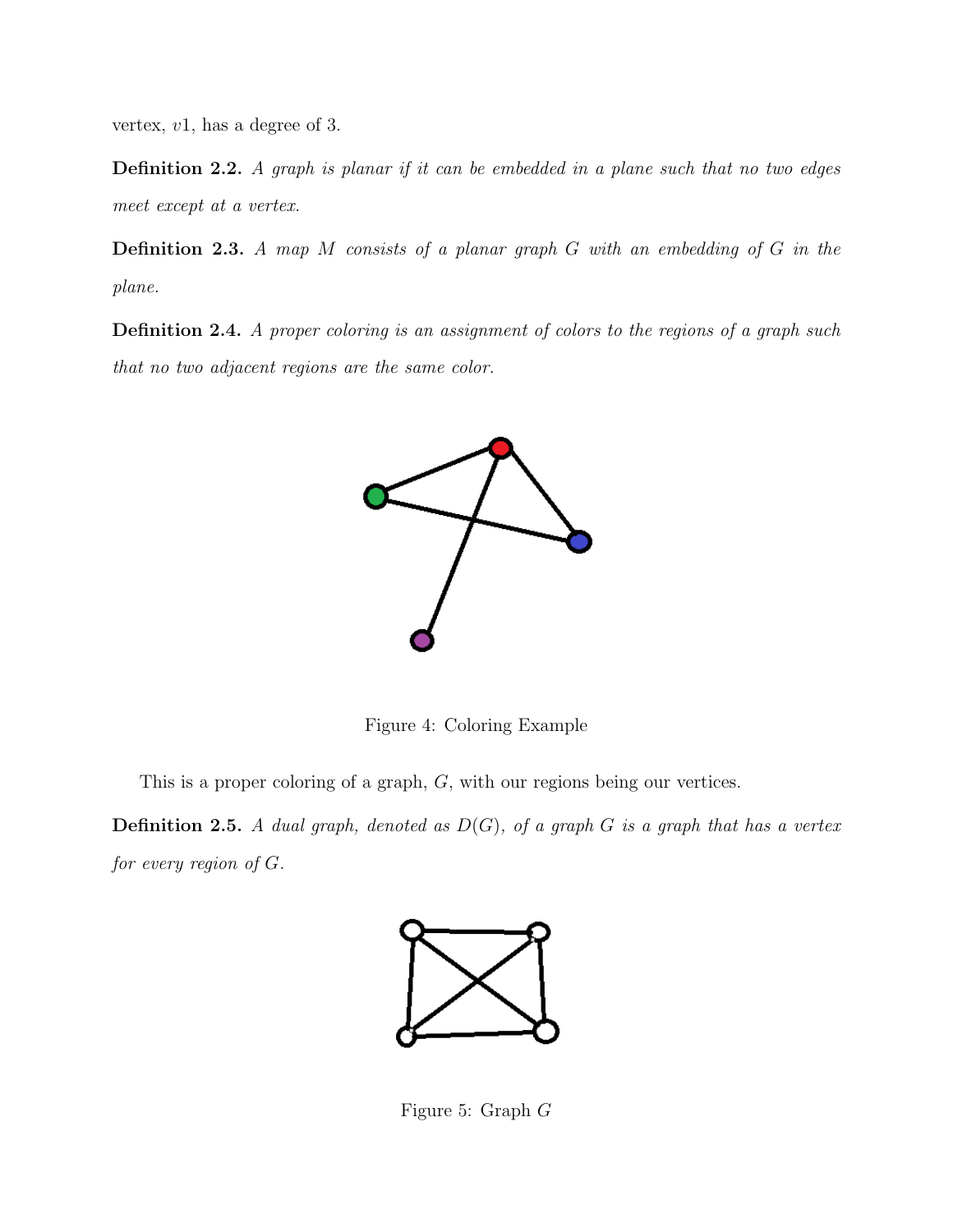This is a graph, G.



Figure 6: Dual Graph  $D(G)$ 

This is the dual graph,  $D(G)$ .

To find the dual graph of a graph, each region now receives its own vertex. The new vertex is bounded by the edges of the region it is placed in. Then, to determine how many edges the new vertex receives, look back on the original graph. The new vertex receives the number of edges the vertex is surrounded by. Thus, looking at the dual graph's v1 of the dual graph, it is surrounded by the graph's edges  $(e4, e5, e6)$  meaning v1 of the dual graph needs three edges also. Each new edge of the dual graph goes to the adjacent vertex of the dual graph including the outside vertex.

#### 2.3 History of the Four Color Theorem

The Four Color Theorem was first proposed in 1852 by Francis Gutherie. Gutherie discovered this problem when he was trying to color the map of the English countries. That same year, the proposition was brought to Augustus De Morgan. De Morgan introduced this proposition to several mathematicians and in 1878, Arthur Cayley asked if the Fur Color Conjecture had been solved. In the year following, Cayley published a paper entitled On the Coloring of Maps in which he describes the difficulties of the conjecture.

Also in that same year, 1879, Arthur Kempe announced he had a proof to the conjecture.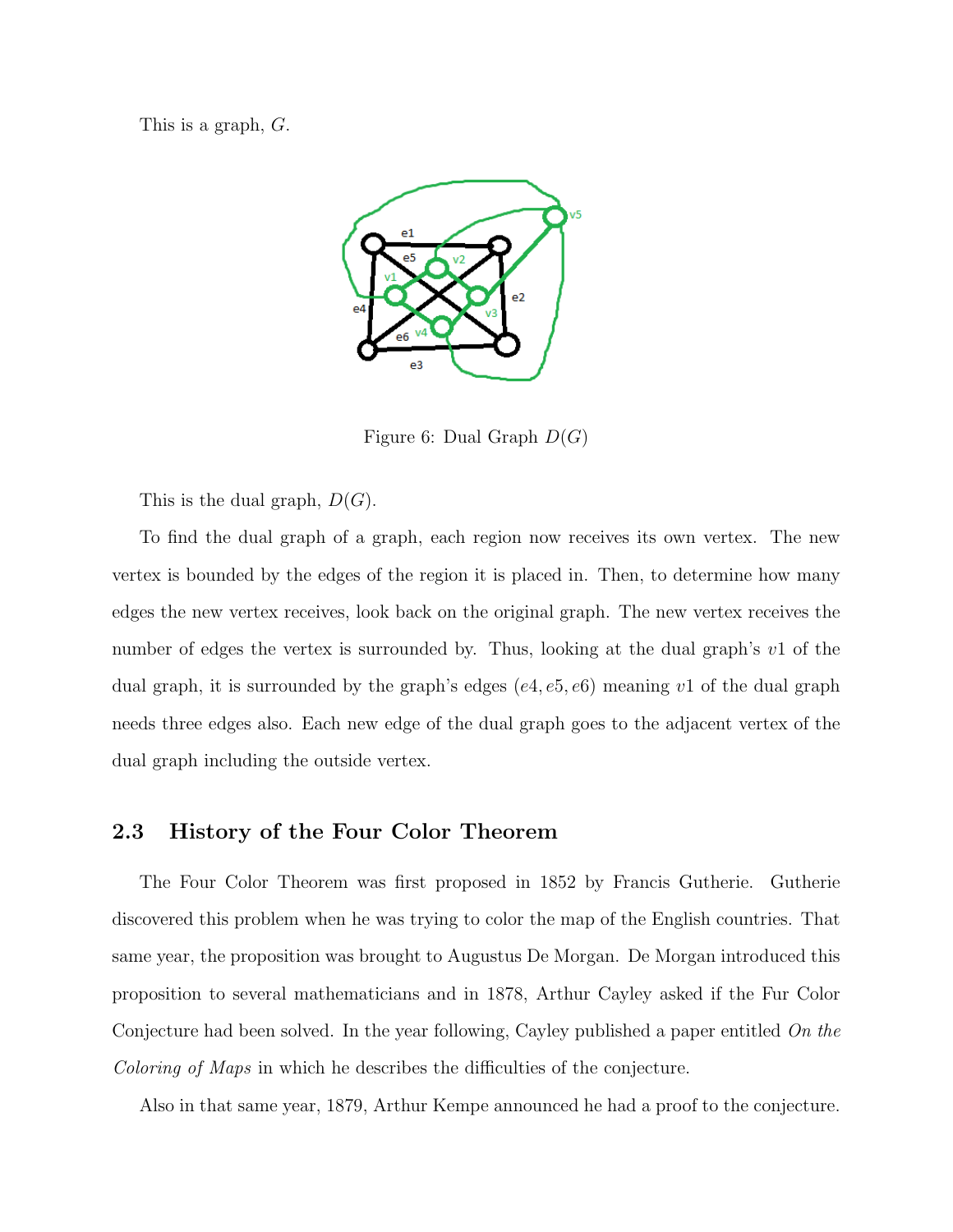This was the first time the Four Color Conjecture became known as the Four Color Theorem. In Kempe's proof, he used a method we now refer to as Kempe Chains. But Kempe's proof had a flaw that he was not able to correct. The correction came in 1891 by Percy Heawood. Heawood is credited with solving the Five Color Theorem.

In 1880, Peter Tait attempted to solve the Four Color Conjecture with two failed proofs, but this was the first time graphs were used in an attempt to solve the Four Color Conjecture. Tiat's first proof included using a dual graph and creating a triangular dual graph. From these graphs, he began lettering the vertices such that no two adjacent vertices were the same letter. The problem with this proof was Tait went on to add extra vertices which made his triangular dual graphs into square regions. Also, when writing his proof, he was unclear in his wording so while his method works, mathematicians are still uncertain on why it works because his rules are unclear. His second proof also came out in 1880 and Tait instead wanted to color the edges.

In 1898, Heawood contributed to the Four Color Conjecture with the help of Tait's second proof. Then, in 1904, G. D. Birkhoff introduced reducibility which later proofs relied on.

In 1976, Appel and Haken proved the Four Color Theorem using Kempe Chains and the help of computers. This was the first proof of its kind which caused controversy through the mathematics community. It took until about 2005 for the skepticism of the proof to dissipate.

### 3 12 Regions

In Thomas L. Saaty's article, Thirteen Colorful Variations on Gutherie's Four-Color Conjecture, on page seven, there is the following sentence:

Conjecture 3.1. "A map of less than 12 regions has at least one regions bounded by less than 5 edges"  $[5]$ .

The following sections will explore looking at both a graph,  $G$  and its dual graph,  $D(G)$ .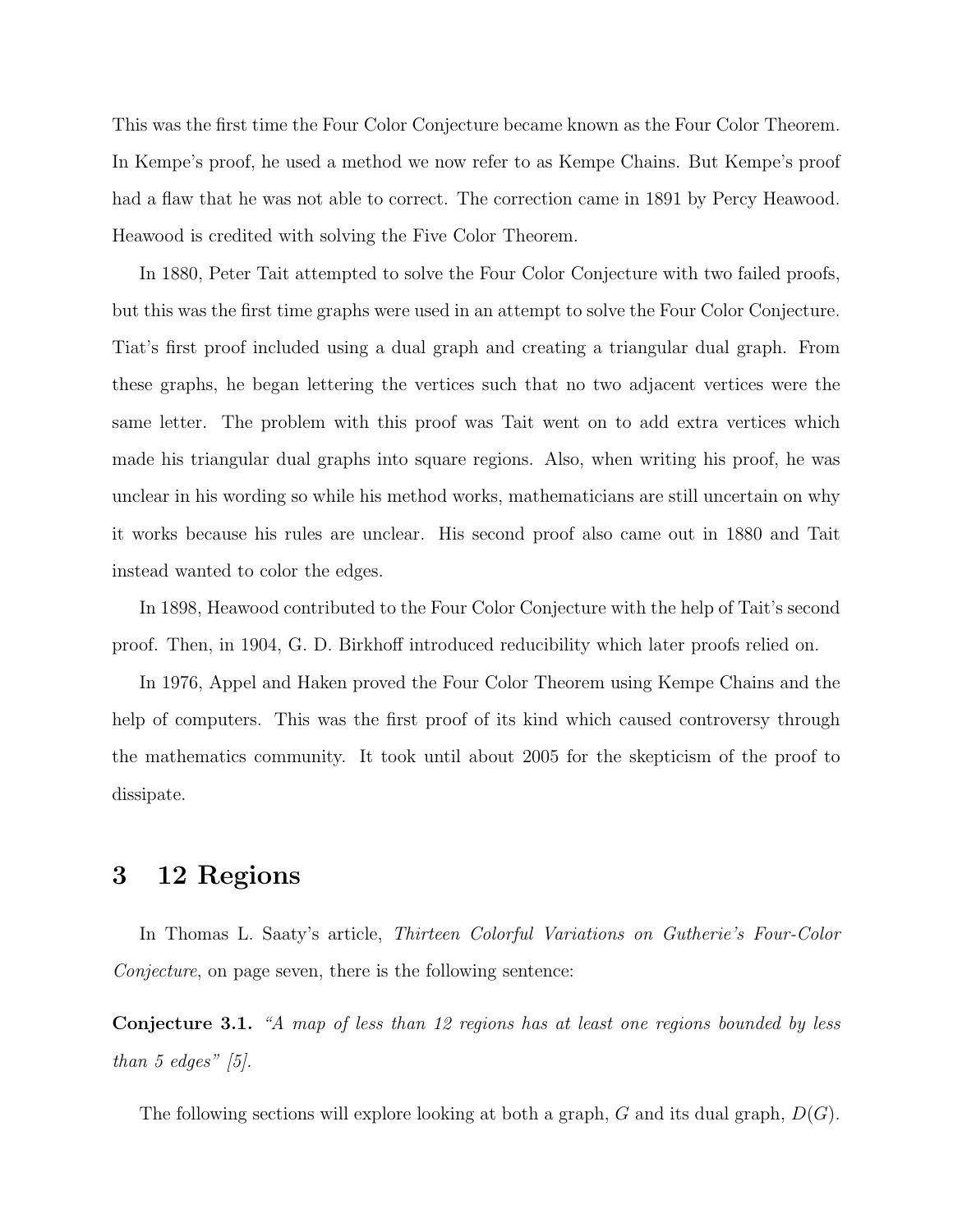Vertices will be the regions in the following graphs. The following graph has ten vertices.

#### 3.1 Graph G



Figure 7: Graph with 10 Regions

Of these ten vertices,  $(v1, v2, v3, v4, v5, v6, v7)$  all are bounded by less than five edges. While  $v8$  is bounded by five edges and  $v9$  and  $v10$  are bounded by six edges.

This is because if we assume any graph of at most 12 regions is four-colorable, then every region of the graph must be bounded by at least five edges. But when looking at the previous graph, we can see that eight regions are bounded by less than five edges.

To color the regions of this graph with only four colors, either  $v9$  or  $v10$  will be the starting regions and will not be colored until the end. In the following example,  $v10$  is the starting region. To color the graph, assign the first color to the vertices such that any adjacent vertices are not the same color. Then repeat this process until the only region not colored is the starting region. Thus, once all other regions are colored, the starting region will only have one coloring choice. In this example, the starting region was colored with the third color.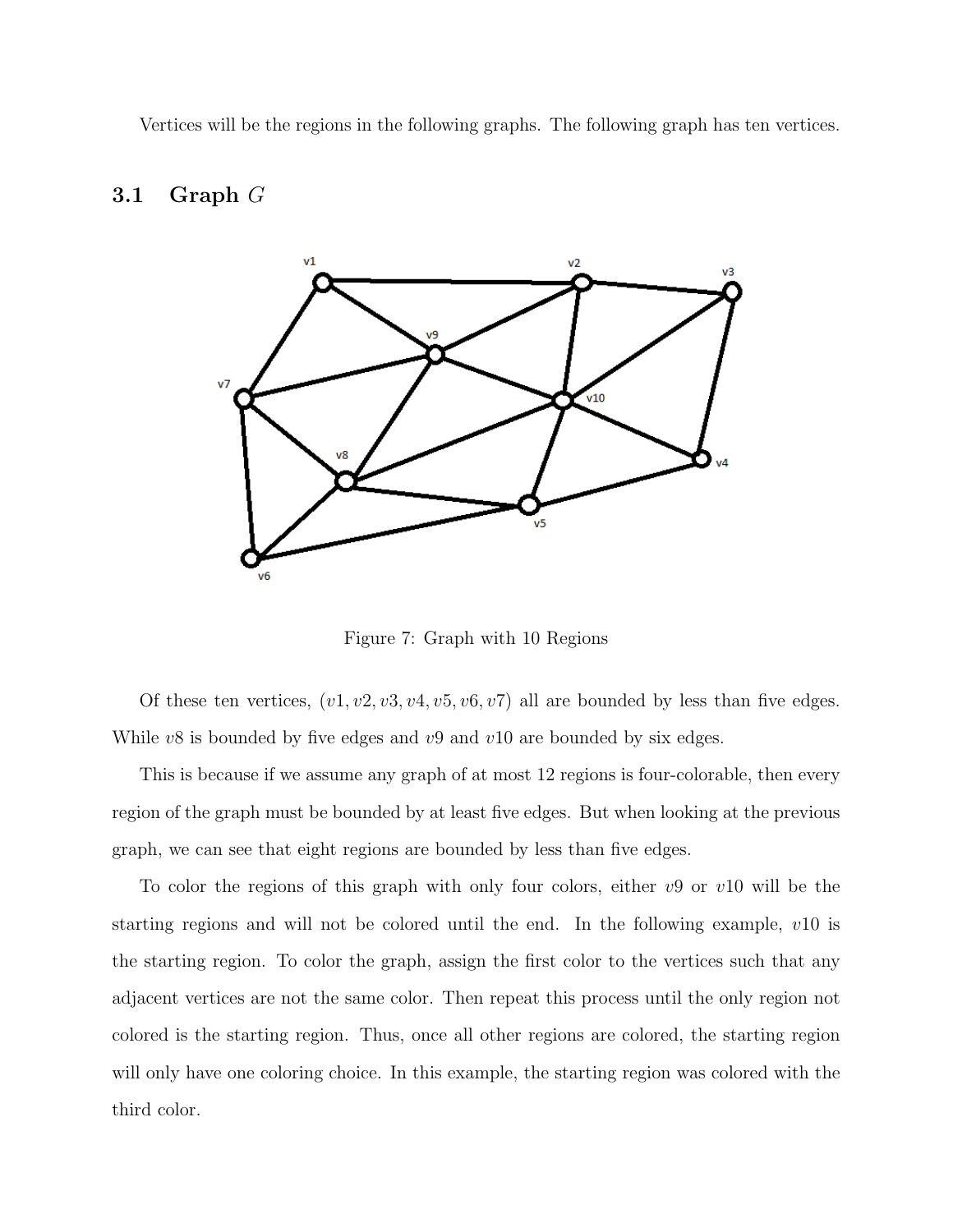

Figure 8: Graph with 10 Regions Colored

So, the graph is four-colorable with less than 12 regions and having eight regions being bounded by less than five edges.

### 3.2 Dual Graph  $D(G)$

Another way to look at this problem is the use of the dual graph. Below is the dual graph before removing the first graph, G.



Figure 9: Dual Graph of Graph with 10 Regions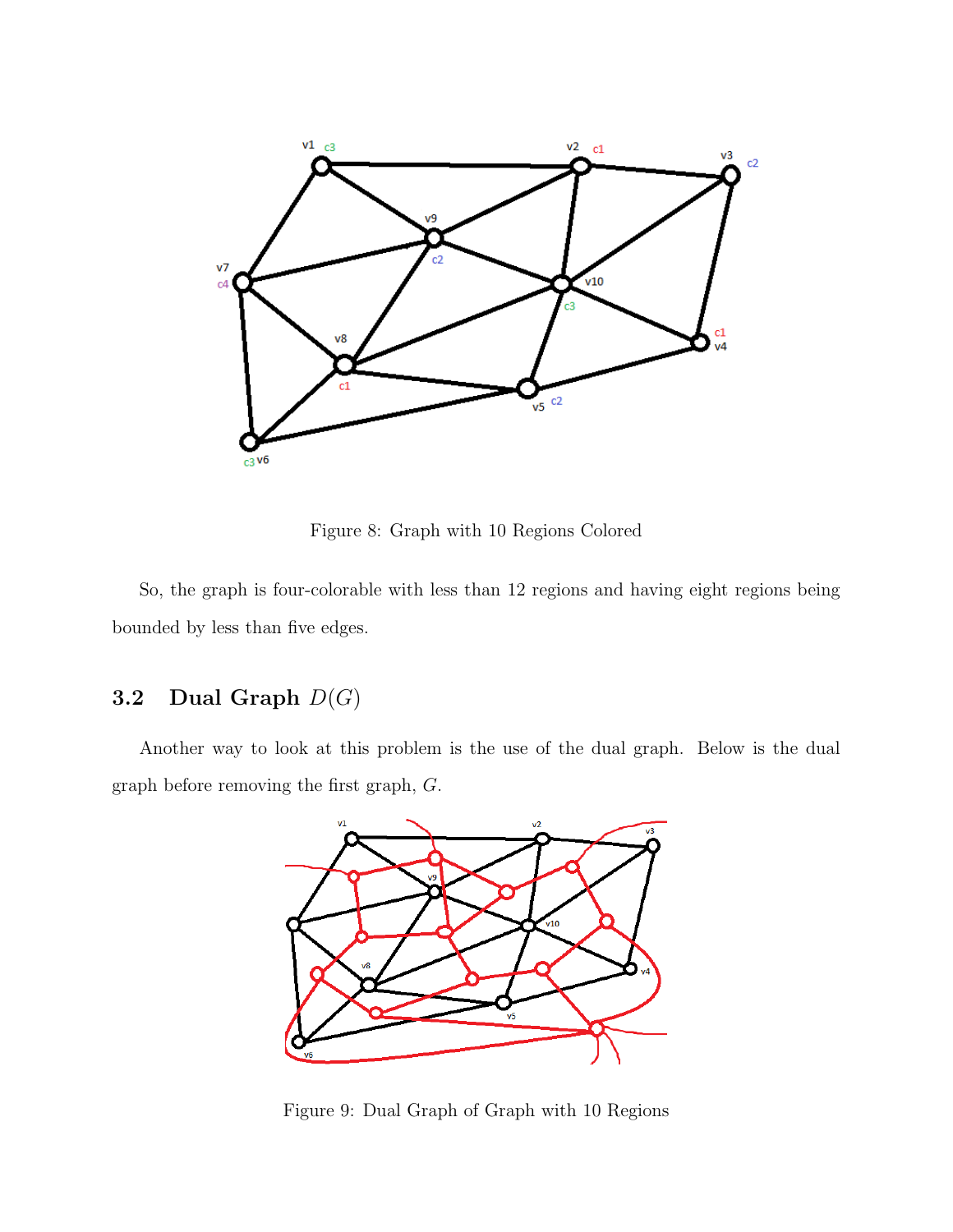Now, once we remove our graph, G, and label our new vertices, we have the following dual graph,  $D(G)$ . The following dual graph has twelve vertices.



Figure 10: Dual Graph Labeled

Now,  $(v1, v2, v3, v4, v5, v6, v7, v8, v9, v10, v11)$  all are bounded by less than five edges. But  $v12$  is bounded by six edges. To color the dual graph,  $D(G)$ , the starting vertex will be  $v11$  because the vertex is bounded by the most number of edges. The following dual graph was colored in the same way as the graph, G, above.



Figure 11: Dual Graph Colored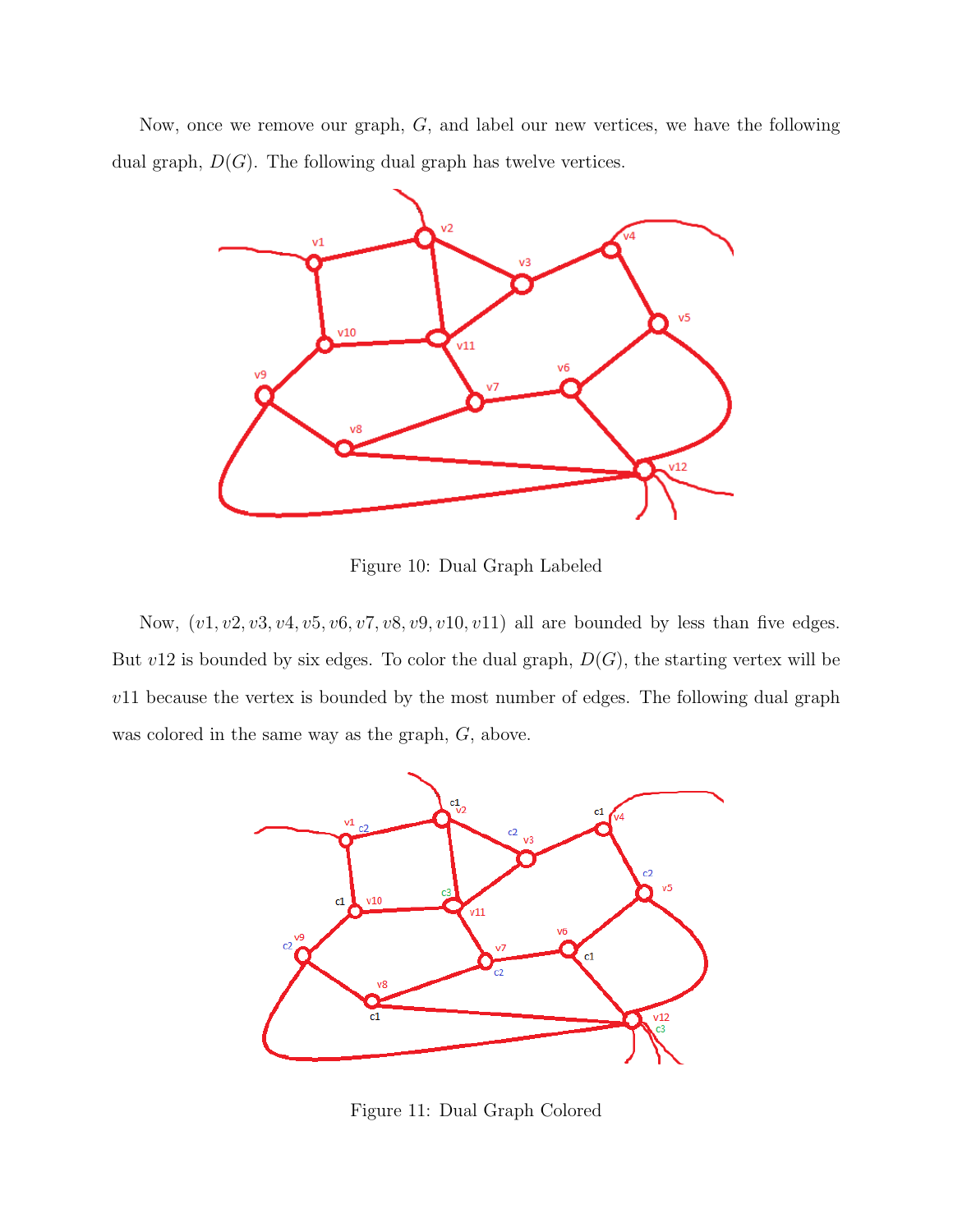But the dual graph is only colored in three colors. Let's try to look at this mathematically to understand.

#### 3.3 Some Mathematics

Any graph of at most 12 regions has at least one region with no more than four edges. Then, suppose the graph has n vertices, m edges, and r regions and using Euler's formula with substitution, it gives

$$
n+r=2+m.
$$

Now, assume the graph has no regions of degree one or two. Then,

$$
3n\leq 2m.
$$

Then, assuming every region of the four-colorable graph is bounded by at least five edges,

$$
5r\leq 2m.
$$

Substituting  $5r \le 2m$  into Euler's formula,  $m \ge 30$ . Also, substituting  $3n \le 2m$  into Euler's formula,  $m \leq 3r - 6$ . [5]

Then, plugging  $12$  in for  $r$ ,

$$
m \le 3(12) - 6
$$

$$
m \le 36 - 6
$$

$$
m \le 30.
$$

This contradicts with the earlier statement of  $m \geq 30$  because m cannot be both greater than or equal to and also less than or equal to 30. Since the conjecture is a graph of less than 12 regions has at least one region bounded by less than five edges, then having  $r = 12$ be plugged into  $5r \leq 2m$ , it shows that

$$
5r \le 2m
$$

$$
5(12) \le 2m
$$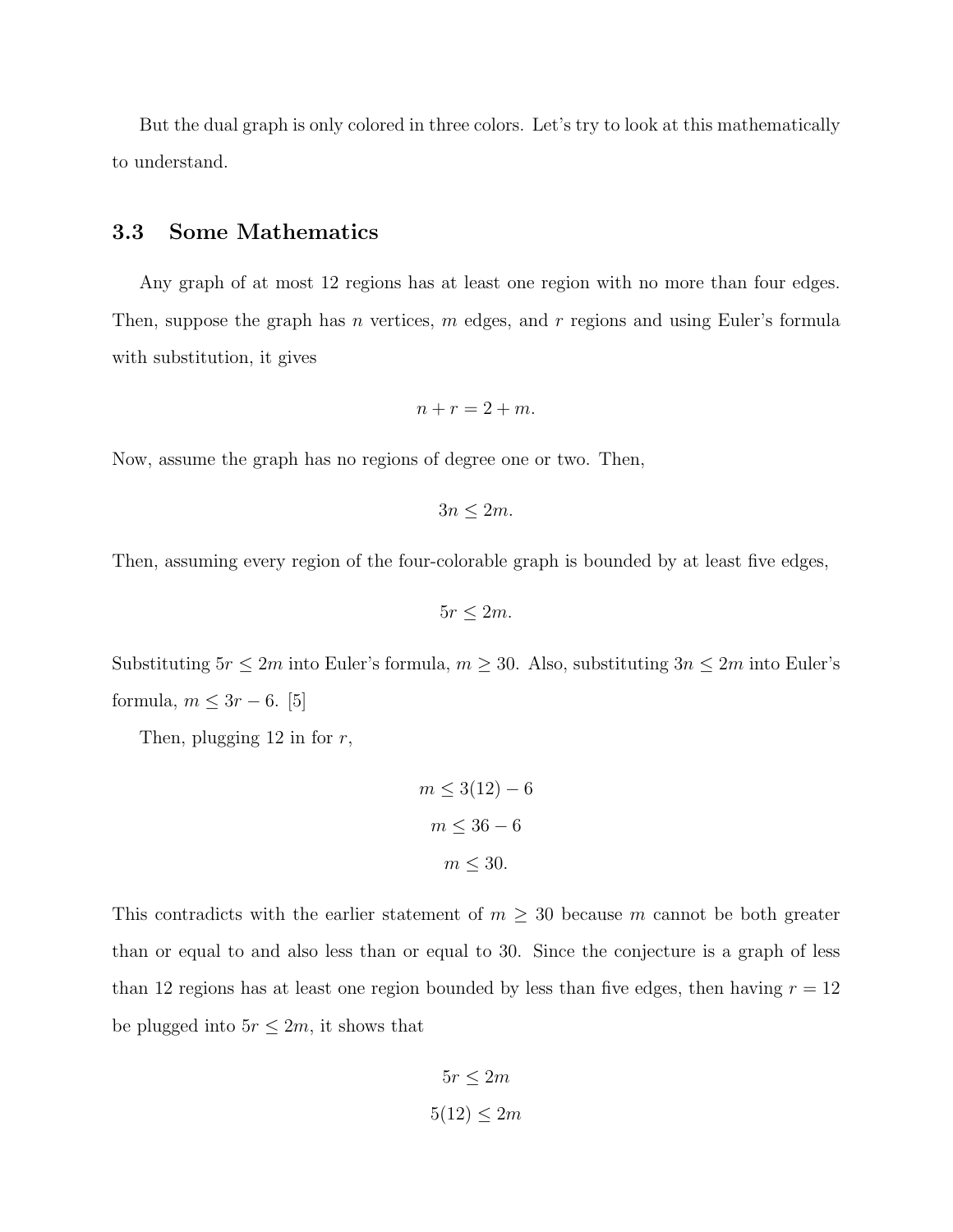$60 \leq 2m$  $30 \leq m$ .

Thus, a graph of 12 regions will have at least one region bounded by less than five edges.

## 4 Conclusion

In conclusion, a reason why if we have a graph of less than 12 regions, at least one region is bounded by less than five edges is because when assuming the a four-colorable graph is bounded in all regions by five edges, a contradiction was formed.

This contradiction was formed because it is not possible to be both greater than and less than a number. In the proof, m was shown as being less than or equal to 30 after it was already shown to be greater than or equal to. When using a number less than 12, it was shown that  $m$  was proven to be true.

Coloring is an important part of learning about graphs and understanding why if a graph has a region bounded by any number, how to implement a coloring that works. The Four Color Theorem is a difficult theorem to prove by hand and while it has been solved, it is still a hard topic to wrap one's mind around.